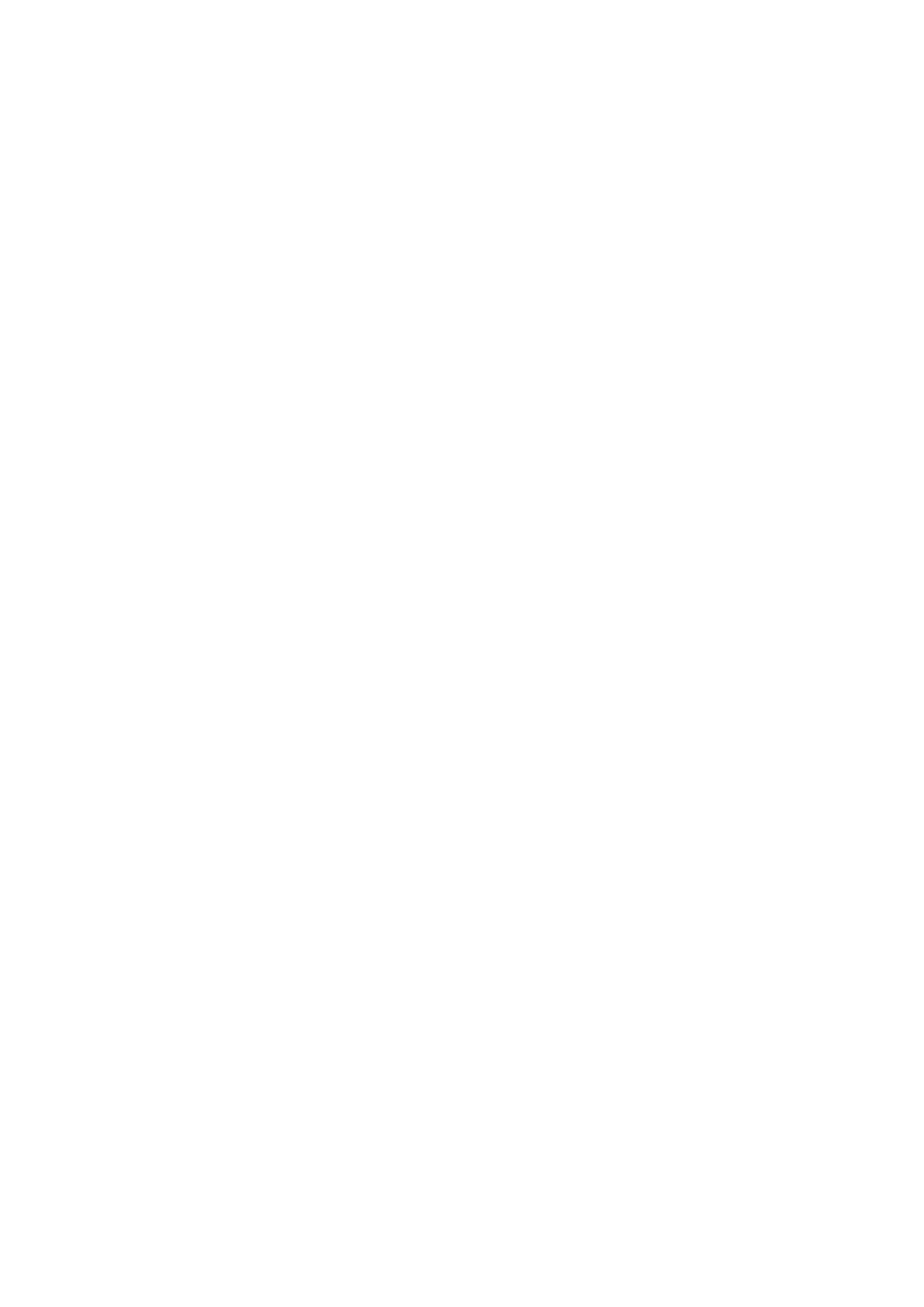## **In the case of Petukhova v. Russia,**

The European Court of Human Rights (First Section), sitting as a Chamber composed of:

Isabelle Berro-Lefèvre, *President,* Mirjana Lazarova Trajkovska, Julia Laffranque, Linos-Alexandre Sicilianos, Erik Møse, Ksenija Turković, Dmitry Dedov, *judges,*

and Søren Nielsen, *Section Registrar,*

Having deliberated in private on 9 April 2013,

Delivers the following judgment, which was adopted on that date:

# **PROCEDURE**

1. The case originated in an application (no. 28796/07) against the Russian Federation lodged with the Court under Article 34 of the Convention for the Protection of Human Rights and Fundamental Freedoms ("the Convention") by a Russian national, Ms Alla Yakovlevna Petukhova ("the applicant"), on 18 June 2007.

2. The applicant was initially represented before the Court by Mr A. Priyatelchuk, a human rights activist residing in Moscow, and subsequently by Mr Yu. Yershov, a lawyer practising in Moscow. The Russian Government ("the Government") were represented by Mr G. Matyushkin, the Representative of the Russian Federation at the European Court of Human Rights.

3. The applicant alleged, in particular, that her deprivation of liberty for the purposes of conducting an involuntary psychiatric examination was in violation of Article 5 § 1 of the Convention.

4. On 3 June 2010 the application was communicated to the Government. It was also decided to rule on the admissibility and merits of the application at the same time (Article 29  $\S$  1).

# THE FACTS

# I. THE CIRCUMSTANCES OF THE CASE

5. The applicant was born in 1937 and lives in Moscow.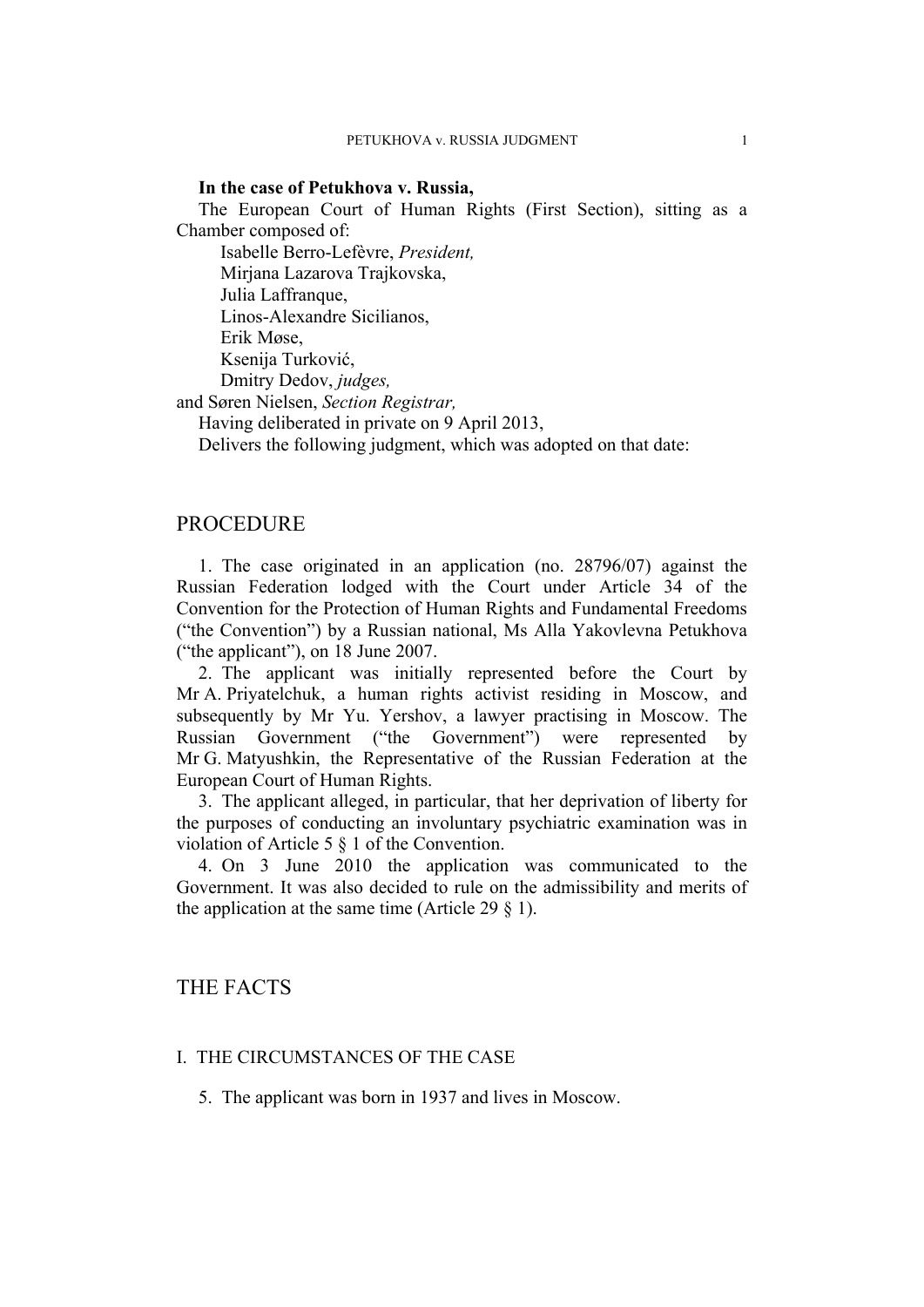6. On 13 December 2005 she complained to the police about her neighbours. She stated that a "gang" of neighbours had damaged her property and had used "psychotronic generators" in their apartments and cars to cause damage to her health and mind. The applicant also mentioned in the complaint that she had in the past made submissions to the Federal Security Service, the President of the Russian Federation and the State Duma, which had been unsuccessful.

7. On 20 January 2006 a police officer took statements from the applicant's neighbours, who stated that she had behaved unreasonably, walked naked on the streets, shouted at people and accused them of various illegal activities.

## **A. Proceedings for involuntary psychiatric examination**

8. The Psychoneurological Outpatient Clinic no. 20 of Moscow ("the POC") was requested by the police on 20 January 2006 to carry out a psychiatric examination of the applicant.

9. On 14 July 2006 a resident psychiatrist at the POC (Ms K.) issued a report confirming the need for a psychiatric examination of the applicant relying on the evidence obtained seven months before. The report stated that the nature of the applicant's complaints to various authorities gave reason to believe that they were brought about by a pathology associated with a psychiatric disorder. The psychiatrist concluded that an examination of the applicant was necessary, because progressive development of the disorder might cause a deterioration in her health and aggressive behaviour towards others. The report was certified by the head physician of the POC. It is not clear whether the psychiatrist examined the applicant in person before issuing the report.

10. On the same day Ms K. filed an application with the Kuzminskiy District Court of Moscow ("the District Court") seeking authorisation for an involuntary psychiatric examination under section 23, subsection 4 (c) of the Law of the Russian Federation on Psychiatric Assistance and Guarantees of the Citizens' Rights Related to Its Administration 1992 ("the Psychiatric Assistance Act"). The application stated that there was evidence of "a psychiatric disorder resulting in significant damage to health due to the deterioration of a psychiatric condition in the absence of psychiatric assistance". It also indicated that on 20 January 2006, during a police interview, the applicant had refused to consent to undergo a voluntary psychiatric examination. The application was also certified by the head physician of the POC.

11. Evidence attached to the application included the above-mentioned psychiatrist's report of 14 July 2006, the applicant's complaint to the police of 13 December 2005, the police officer's request of 20 January 2006, and the applicant's neighbours' statements of 20 January 2006.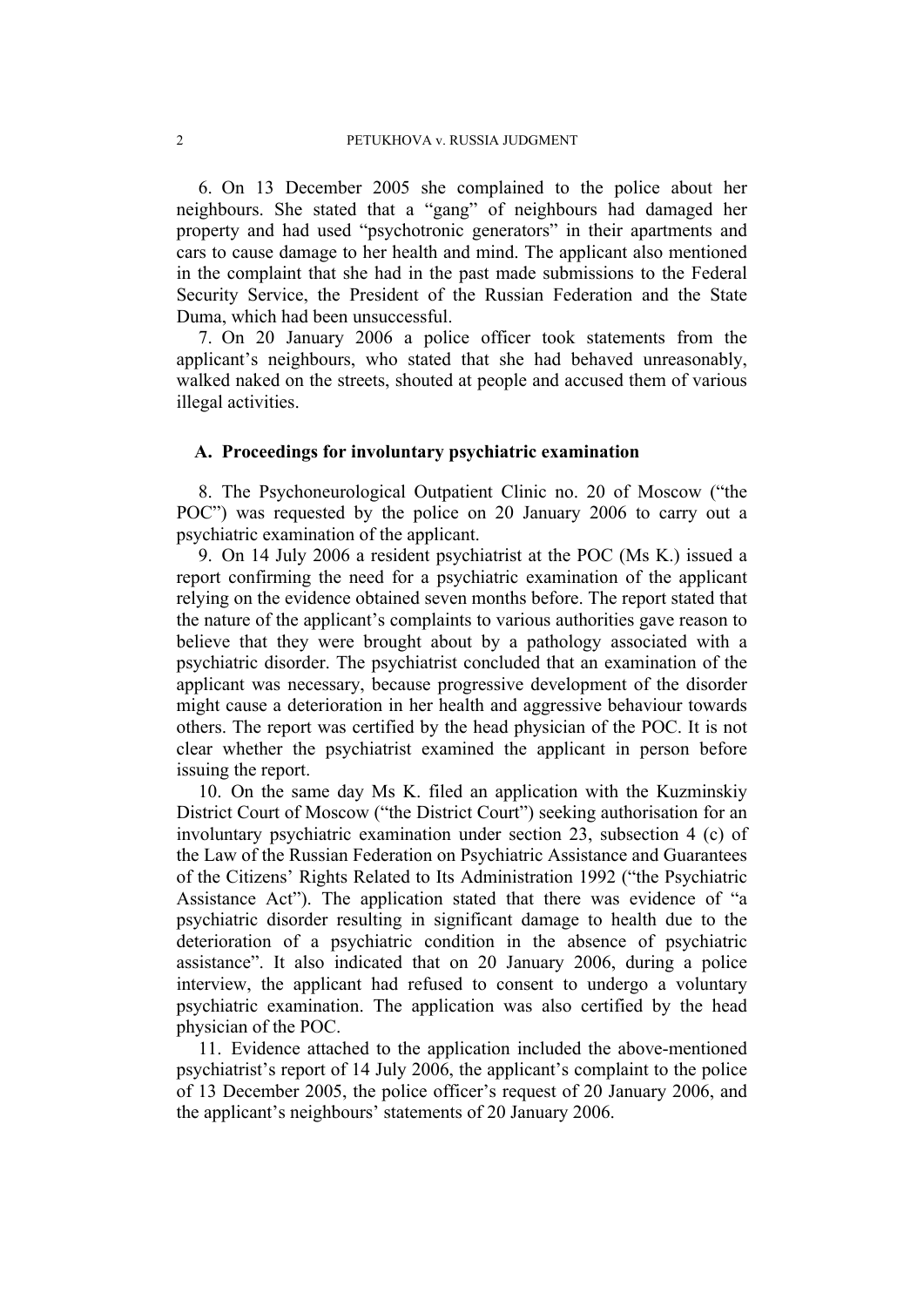12. The application was received by the District Court on 27 July 2006 and a hearing was scheduled for 18 August 2006. On 14 August 2006 the court sent a summons to the applicant by registered letter, but that was later returned to the sender after several unsuccessful delivery attempts.

<span id="page-4-0"></span>13. On 18 August 2006 the District Court considered the psychiatrist's application for involuntary psychiatric examination of the applicant. Neither the applicant nor the representative of the POC were present at the hearing. It was noted in the court transcript and decision that both parties had been duly notified of the hearing but that neither had chosen to appear in court. The District Court authorised a psychiatric examination of the applicant without her consent and ordered it to be carried out either at her home or at the POC. It reasoned as follows:

"The court, having examined the evidence, namely the report of the POC on the need for a psychiatric examination, considers the application well-founded ... for the following reasons.

In accordance with Section 23, subsection 4 of the Psychiatric Assistance Act 1992 ... a psychiatric examination of a person may be carried out without his or his legal representative's consent when the evidence available suggests that the examinee performs acts giving reason to presume the existence of a severe psychiatric disorder which causes feebleness, i.e. the inability to autonomously satisfy one's basic needs, or significant damage to health due to the deterioration of a psychiatric condition in the absence of psychiatric assistance.

The said condition ... has been proven by the POC's medical report, a copy of the applicant's complaint to [the police] concerning the use of various types of secret weapons, a copy of a statement by Ms Sh. (Ms Petukhova's neighbour), who stated that Ms Petukhova behaved unreasonably, walked naked on the streets and shouted at people, as well as by other evidence confirming the need for a psychiatric examination of Ms Petukhova."

14. The Court has received no evidence to suggest that the applicant was either notified of the decision or provided with a copy.

15. More than three months later, on 1 December 2006, the POC sent a request to the police seeking their assistance in the applicant's apprehension in order to prevent her from potentially behaving aggressively towards others. The request stated that the clinic was unable to ensure that the applicant would attend an examination.

16. On the same day at around 10 a.m. three policemen visited the applicant's flat and took her by force to a police station. Having spent four hours there she was transferred by ambulance to Psychiatric Hospital no. 13 ("the PH-13"). At 2.30 p.m. on arrival at the hospital, the applicant was informed that she had been brought there under the authorisation of the District Court. It is not clear whether she was allowed to read the court order.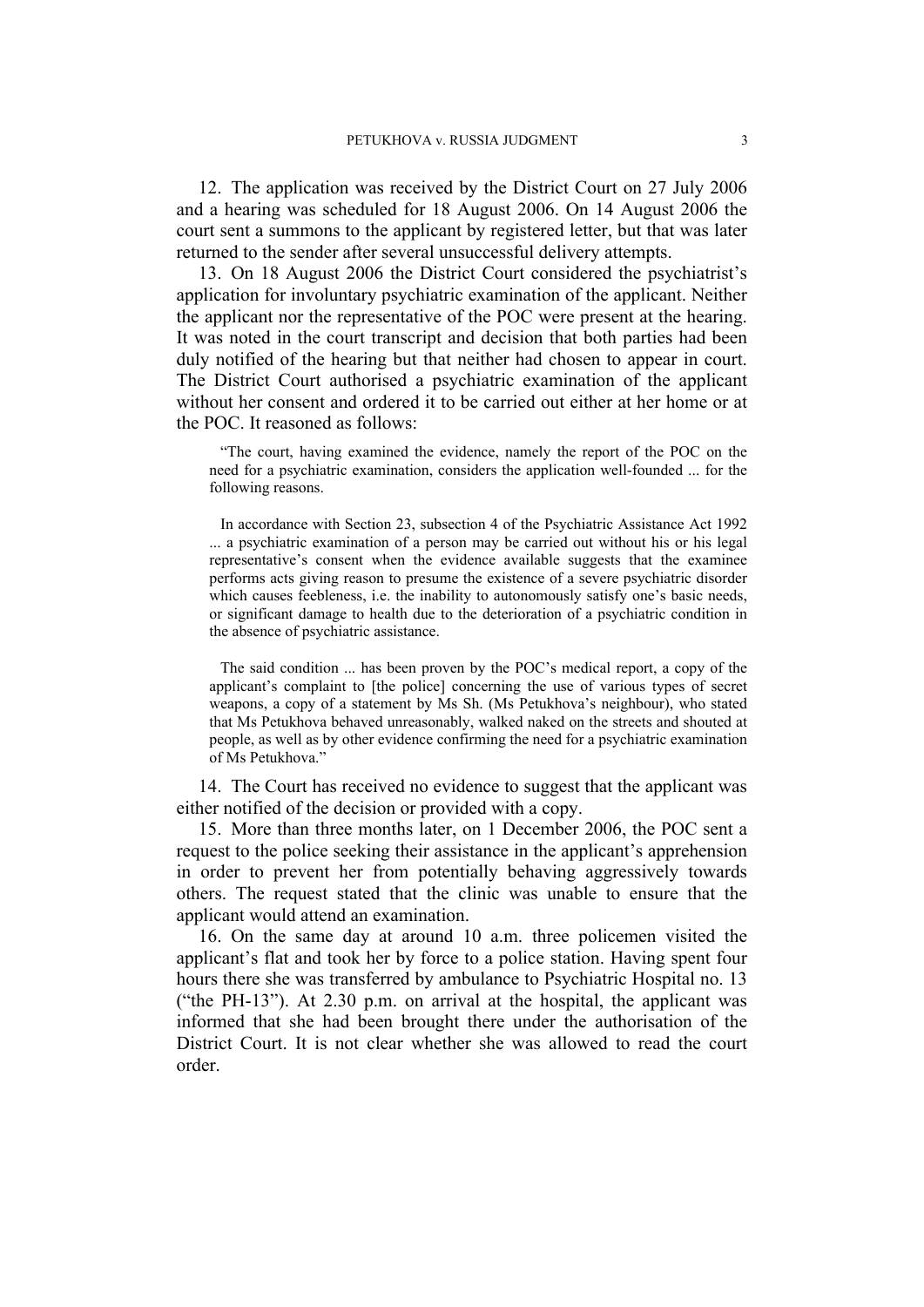17. Later that day at 4.30 p.m. the applicant was examined by a medical counselling panel and diagnosed with paranoid schizophrenia aggravated by paranoid syndrome.

18. After her release from the hospital on 4 December 2006 the applicant requested the District Court to provide her with a copy of its decision of 18 August 2006 authorising her involuntary psychiatric examination.

19. On 18 December 2006 the applicant appealed against that decision. She argued, *inter alia*, that the District Court had examined the case in her absence and that she had not been duly notified of the hearing; that the decision did not contain reasons and that it was based on a single psychiatric report which was accepted by the court without scrutiny.

20. On 15 February 2007 the Moscow City Court after hearing the applicant and her representative dismissed the applicant's appeal and upheld the authorisation for an involuntary psychiatric examination. The court reasoned that the applicant's presence at the District Court hearing was not required under Article 306 of the Code of Civil Procedure. Furthermore, it stated that the psychiatric report was well-founded because it contained details of the applicant's actions giving grounds to presume the existence of a psychiatric disorder.

21. The applicant applied for supervisory review, but to no avail.

22. The applicant lodged a constitutional complaint about Article 306 of the Code of Civil Procedure. She alleged that this legal provision did not guarantee her a right to be present during the hearing of an application for involuntary psychiatric examination, since it specified that such applications shall be considered by "a single judge".

23. On 18 December 2007 the Constitutional Court of the Russian Federation dismissed the applicant's complaint. It argued that the term "single judge" for the purposes of Article 306 of the Code of Civil Procedure referred only to the composition of a court and did not preclude the parties' participation in a hearing.

# **B. Proceedings for involuntary hospitalisation to a psychiatric facility**

24. On 1 December 2006 after the applicant was brought to the hospital and diagnosed with paranoid schizophrenia aggravated by paranoid syndrome (see paragraphs 16-17 above), the medical panel of the PH-13 concluded that involuntary hospitalisation of the applicant was required under section 29 of the Psychiatric Assistance Act 1992 in order to prevent potentially significant damage to her health due to the deterioration of a psychiatric condition in the absence of psychiatric assistance. The application for involuntary hospitalisation was filed with the Lyubinskiy District Court of Moscow on the same day.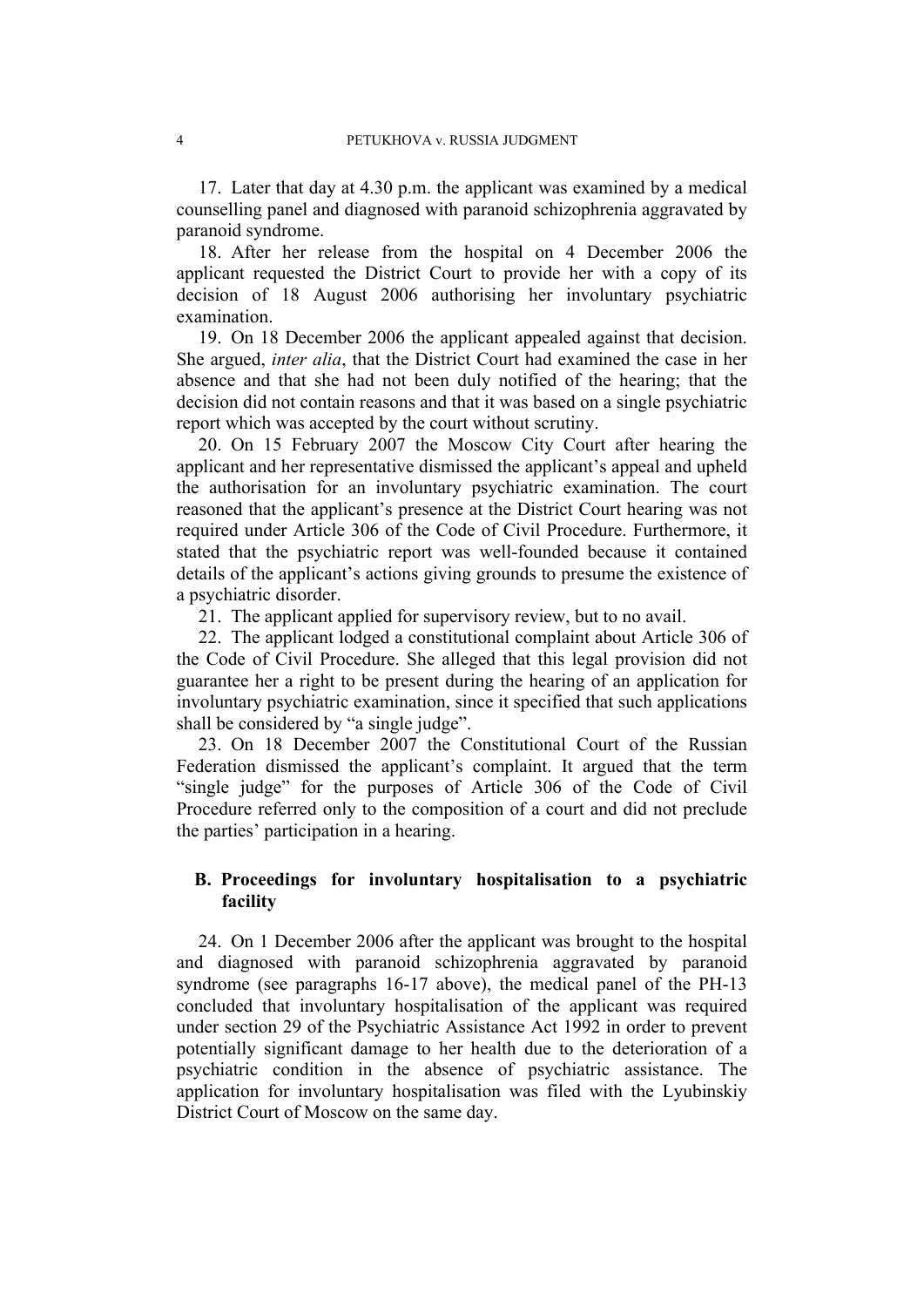25. On 4 December 2006 the applicant was discharged from PH-13 and advised to follow an outpatient treatment programme. Later that day the deputy head physician of PH-13 requested the Lyubinskiy District Court of Moscow to discontinue the proceedings concerning the applicant's involuntary hospitalisation in the light of her discharge from the facility. The request was granted and the proceedings discontinued on 6 December 2006.

26. The applicant did not initiate any proceedings for review of her hospitalisation.

## II. RELEVANT DOMESTIC LAW

# **A. Relevant domestic law in respect of involuntary psychiatric examination**

### *1. Code of Civil Procedure 2002*

27. Article 306 of the Code of Civil Procedure of the Russian Federation of 2002, which entered into force on 1 February 2003, regulates the procedure for the judicial authorisation of involuntary psychiatric examinations. It reads as follows:

#### **Article 306. Involuntary psychiatric examination**

"An application for involuntary psychiatric examination of a citizen shall be lodged by a psychiatrist with the court at the place of the citizen's place of residence. A reasoned report by a psychiatrist on the need to conduct such an examination and other evidence shall be attached to the application. Within three days of the application being filed, a single judge shall consider the application for involuntary psychiatric examination and shall decide to either authorise the involuntary psychiatric examination of a citizen or refuse [it]."

## *2. Psychiatric Assistance Act 1992*

28. The Psychiatric Assistance Act 1992 in section 5 subsection 2 provides a list of the rights of persons suffering from a psychiatric disorder, including the right to be informed of their rights, the nature of their disorder and available treatment, the right to the least restrictive methods of treatment, and the right to the assistance of a lawyer, legal representative or other person. Section 5 subsection 3 prohibits restrictions on the rights of persons suffering from a psychiatric disorder solely on the basis of their diagnosis or their admission to a specialised facility.

29. Sections 23 and 25 of the Act regulate the procedure for conducting involuntary psychiatric examinations. The relevant parts read as follows: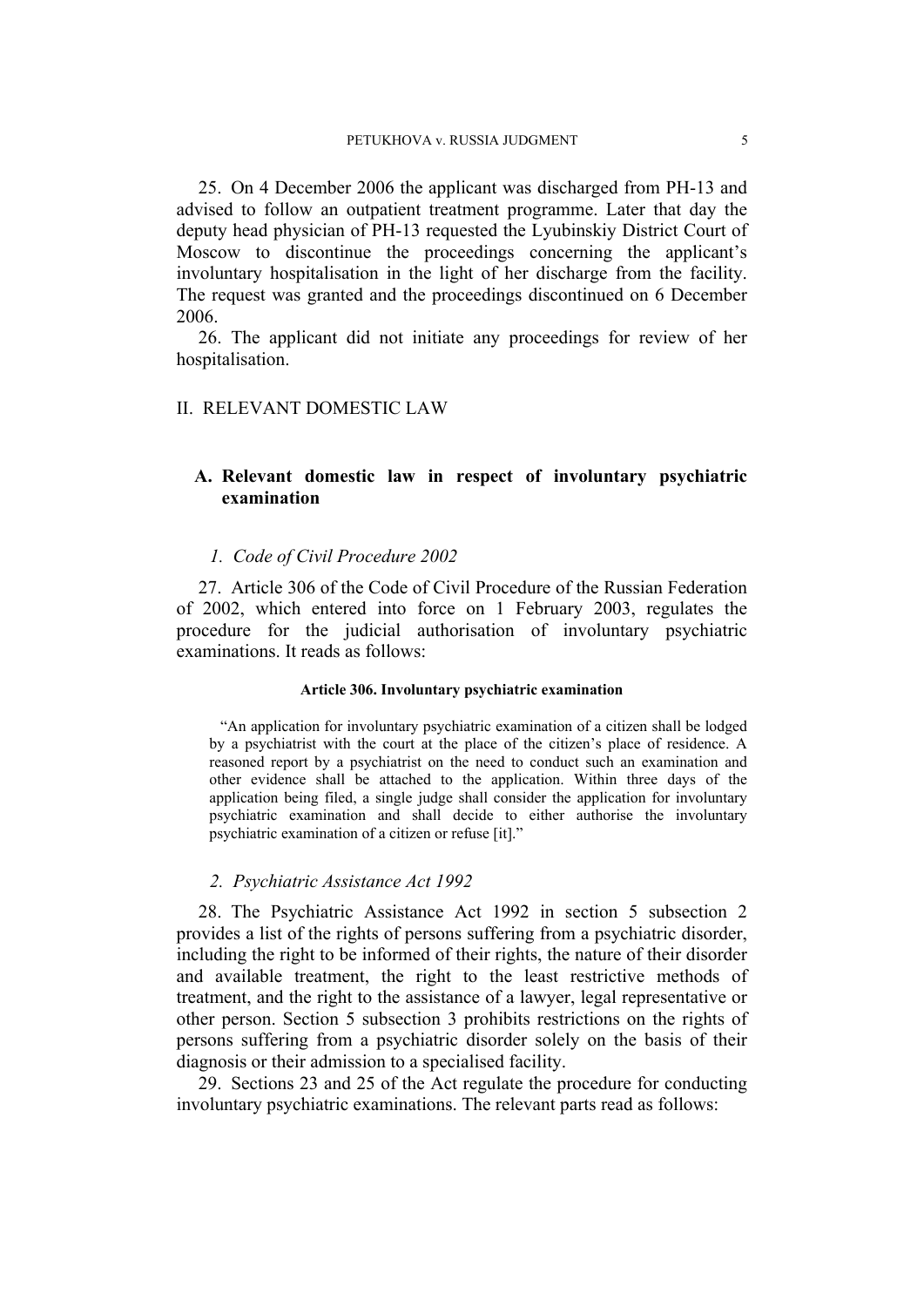#### 6 PETUKHOVA v. RUSSIA JUDGMENT

#### **Section 23: Psychiatric examination**

"(1) A psychiatric examination shall be conducted in order to determine whether the examinee suffers from a psychiatric disorder and needs psychiatric assistance, and to determine the type of such assistance.

(2) A psychiatric examination, as well as a prophylactic examination, shall be conducted at the examinee's request and with his consent ...

...

(4) A psychiatric examination of a person may be carried out without his or his legal representative's consent in cases when the available evidence suggests that the examinee performs acts giving reason to presume the existence of a severe psychiatric disorder which causes:

c) significant damage to health due to the deterioration of a psychiatric condition in the absence of psychiatric assistance ..."

## **Section 25: Procedure for submission and consideration of an application for the psychiatric examination of a person without his or his legal representative's consent**

 $\ddot{\cdot}$ 

(4) In cases when a person does not present an immediate danger to himself or others, the application for a psychiatric examination shall be submitted in writing and shall contain detailed information giving reasons for the need for examination and an indication of the refusal by the person or his or her legal representative to consult a psychiatrist. The psychiatrist may request additional information necessary for making the decision.

(5) Having established that the application ... is well-founded the psychiatrist submits to a court at the place of the person's residence his written reasoned conclusion as to the need of the examination as well as the application for examination and other available materials. The judge gives sanction within three days from receiving all of the materials ..."

## *3. Police Act 1991*

30. The Police Act 1991 in section 10 establishes the duties of police in law enforcement. In the relevant part it reads as follows:

#### **Section 10. Duties of the police**

"The police in line with assigned tasks shall:

...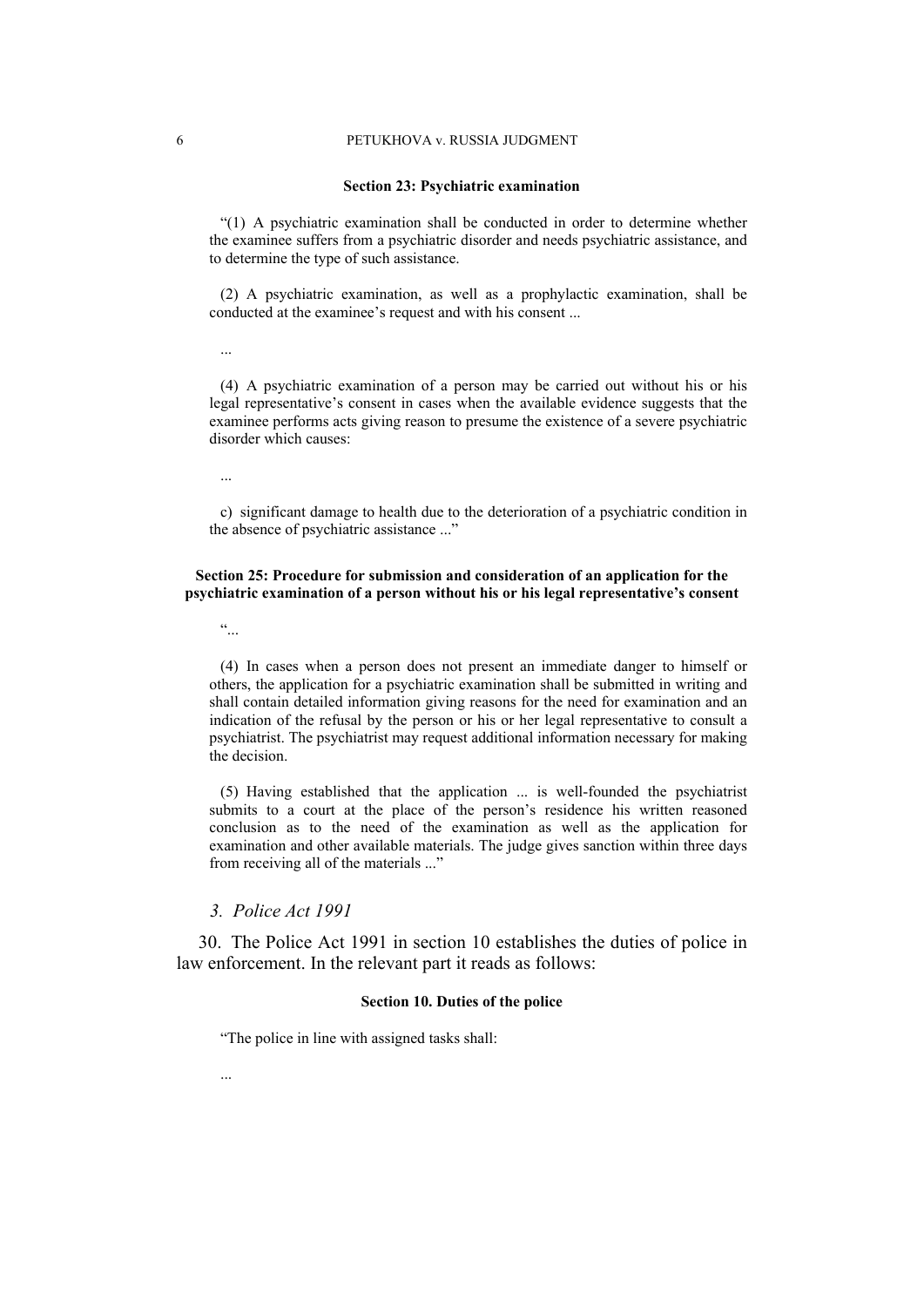(22) deliver to healthcare institutions ... for medical treatment persons refusing to appear, suffering from diseases and presenting danger to themselves and others, and also ... to ensure together with healthcare institutions in cases and under a procedure prescribed by law supervision over persons suffering from mental disorders ... and presenting danger to others ..."

## *4. Constitutional Court of the Russian Federation*

<span id="page-8-0"></span>31. In its decision of 10 March 2005 (no. 62-O) interpreting the Psychiatric Assistance Act 1992, the Constitutional Court stated that judicial proceedings in cases concerning psychiatric assistance must be adversarial and respect the principle of equality of parties. Consequently, a psychiatric facility lodging an application with a court was under an obligation to provide evidence confirming the information stated in such an application.

32. In the decision of 21 April 2011 (no. 592-O-O) concerning procedural guarantees afforded to individuals subjected to involuntary psychiatric examination, the Constitutional Court concluded that such guarantees were essentially the same as those afforded in the course of involuntary hospitalisation and that they included the duty of the courts to verify all the evidence presented to them.

# **B. Relevant domestic law in respect of involuntary hospitalisation to a psychiatric facility**

## *1. Code of Civil Procedure of 2002*

33. Article 304 of the Code of Civil Procedure of 2002 establishes the procedural guarantees afforded to a person placed in a psychiatric facility. In the relevant part it reads as follows:

### **Article 304. Consideration of an application for involuntary placement to a psychiatric facility, or extension of a period of involuntary placement, of a citizen who is suffering from a psychiatric disorder.**

"1. An application for involuntary placement to a psychiatric facility, or extension of a period of involuntary placement, of a citizen who is suffering from a psychiatric disorder shall be considered by a judge within five days from the date on which the proceedings were initiated. The court shall hold a hearing in the courtroom or in the psychiatric facility. The citizen has the right to personally participate in the hearing concerning his involuntary placement to a psychiatric facility or the extension of a period of his involuntary placement. In cases when according to the information provided by the representative of the psychiatric facility the citizen's mental state prevents his personal participation in the court hearing ... , the application ... shall be considered by the judge in the psychiatric facility.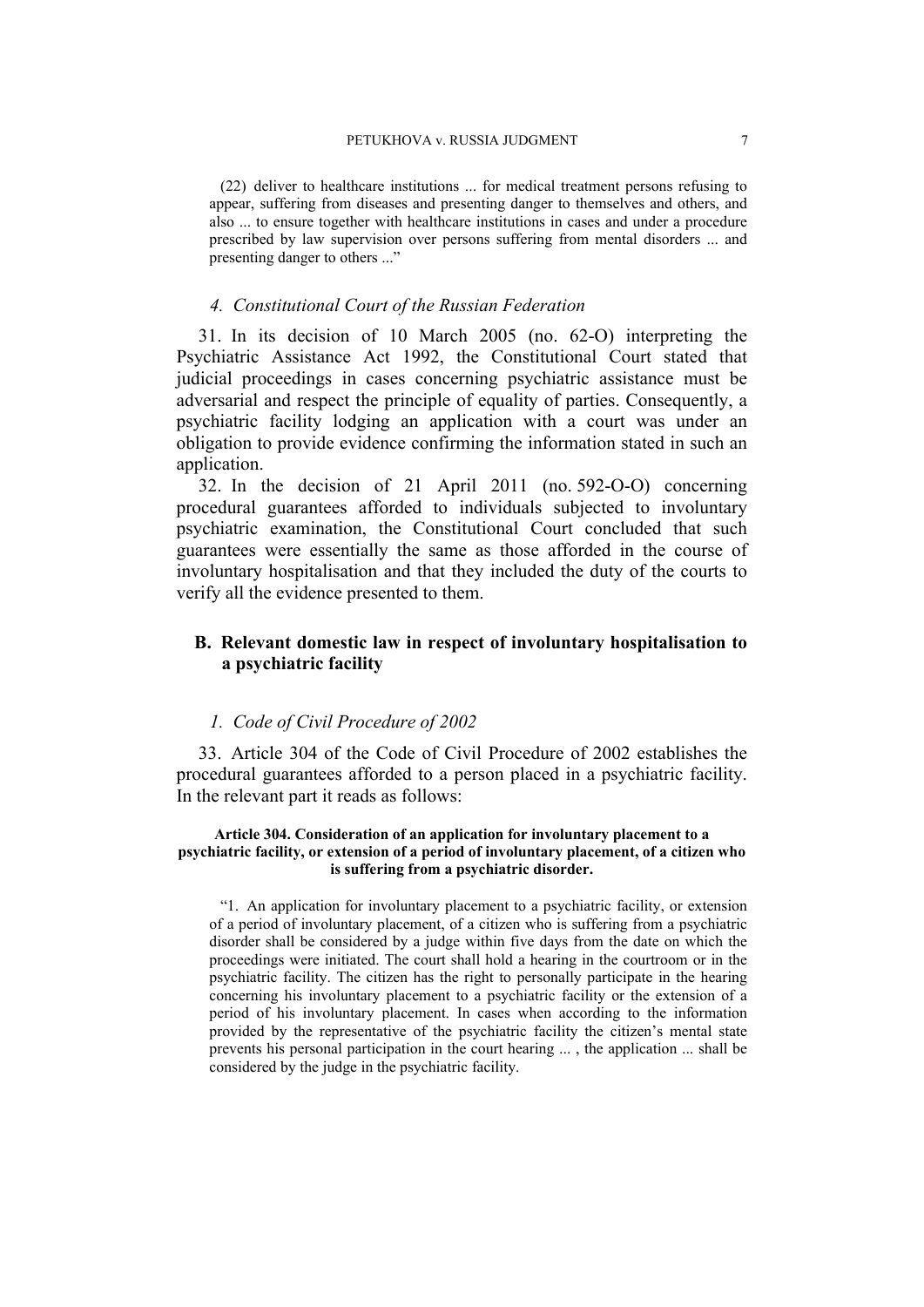2. The case shall be considered with the participation of a prosecutor, a representative of the psychiatric facility which applied to the court ... , and the citizen's representative ... ."

34. Articles 220 and 221 of the Code of Civil Procedure establish the grounds for discontinuation of the proceedings and its consequences. In the relevant part they read as follows:

### **Article 220. Discontinuation of the proceedings on the case**

"The court discontinues the proceedings on the case, if: ...

a plaintiff withdraws his lawsuit and the court accepts the withdrawal ..."

## **Article 221. The procedure and consequences of discontinuation of the proceedings in the case**

"The proceedings in the case are discontinued by a decision of the court, which states that repeated submission of the lawsuit regarding the dispute between the same parties, on the same matter and the same grounds in not permitted."

## *2. Psychiatric Assistance Act 1992*

35. Section 7 subsections 1 and 3 of the Act (as in force at the material time) specified that persons suffering from a psychiatric disorder had the right to a representative of their own choosing. The administration of the psychiatric facility had the obligation to ensure the opportunity for the individual to obtain legal representation by a lawyer (except for urgent cases).

36. Section 29 of the Act sets out the following grounds for involuntary placement of a person in a psychiatric facility:

#### **Section 29**

"A person suffering from a mental disorder may be hospitalised at an inpatient psychiatric facility without his or his representative's consent prior to judicial authorisation only if his medical examination or treatment is not possible outside of an inpatient facility, the mental disorder is severe and causes:

a) a immediate danger to himself or others, or

b) feebleness, i.e. the inability to autonomously satisfy basic needs

c) significant damage to health due to the deterioration or aggravation of the psychiatric condition in the absence of psychiatric assistance."

37. Section 32 of the Act specifies the procedure for the examination of patients involuntarily placed in a psychiatric facility: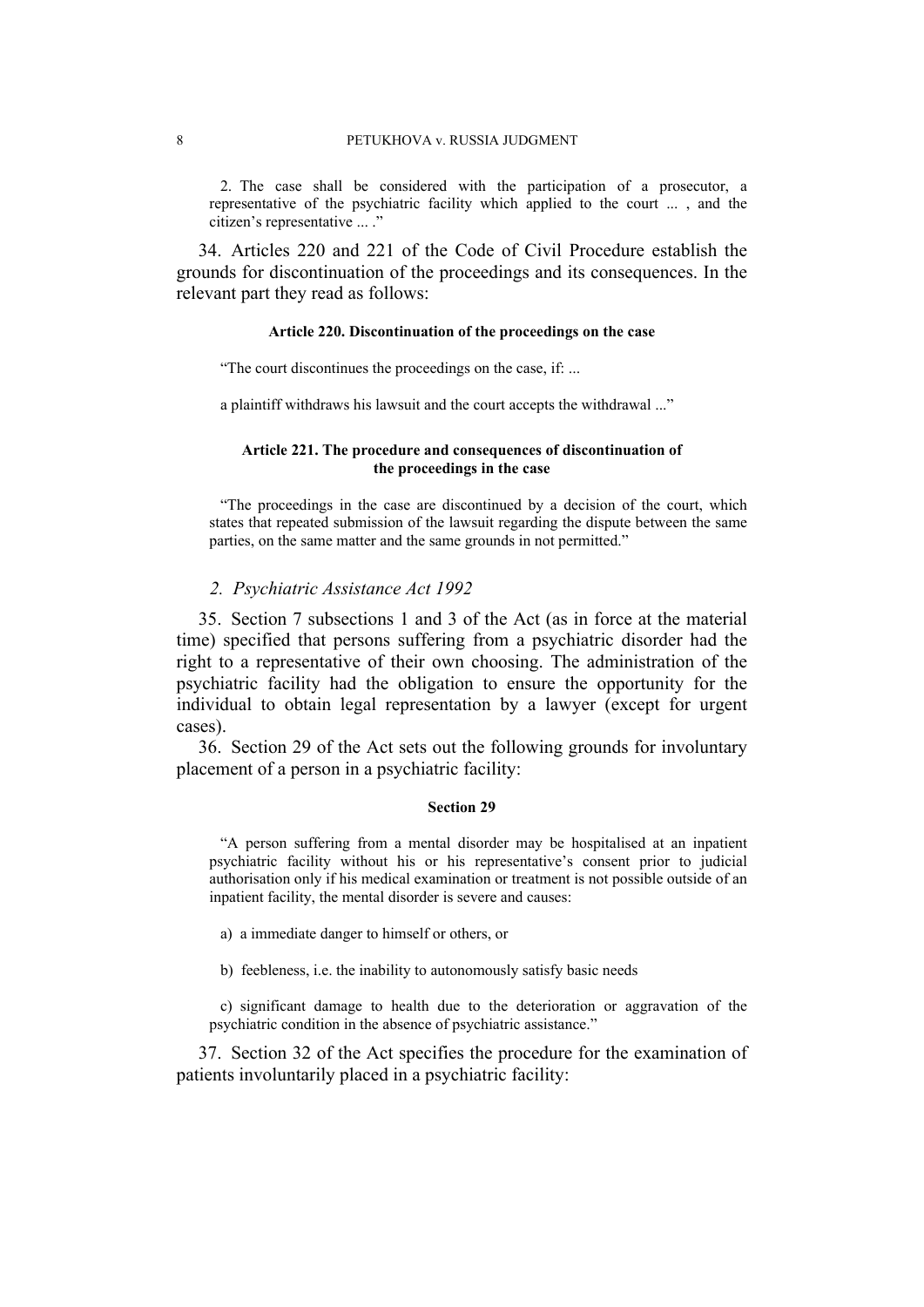#### **Section 32**

 "1. A person placed in a psychiatric hospital on the grounds defined by section 29 of the present Act shall be subject to compulsory examination within 48 hours by a panel of psychiatrists of the hospital, who shall take a decision as to the need for hospitalisation....

2. If hospitalisation is considered necessary, the conclusion of the panel of psychiatrists shall be forwarded to the court having territorial jurisdiction over the hospital, within 24 hours, for a decision as to the person's further confinement in the hospital."

38. Sections 33-35 set out the procedure for judicial review of applications for the involuntary in-patient treatment persons suffering from a psychiatric disorder:

#### **Section 33**

"1. Involuntary hospitalisation for in-patient psychiatric treatment on the grounds laid down in section 29 of the present Act shall be subject to review by the court having territorial jurisdiction over the hospital.

2. An application for the involuntary placement of a person in a psychiatric hospital shall be filed by a representative of the hospital where the person is confined ...

3. A judge who accepts an application for review shall simultaneously order the person's detention in a psychiatric hospital for the term necessary for that review."

#### **Section 34**

"1. An application for the involuntary placement of a person in a psychiatric hospital shall be reviewed by a judge, on the premises of the court or hospital, within five days of receipt of the application.

2. The person has the right to personally participate in the hearing concerning his involuntary placement to a psychiatric facility or the extension of a period of his involuntary placement. In cases when according to the information provided by the representative of the psychiatric facility the citizen's mental state prevents his personal participation in the court hearing ... , the application ... shall be considered by the judge in the psychiatric facility ..."

#### **Section 35**

"1. After examining the application on the merits, the judge shall either grant or refuse it. ... '

## III. RELEVANT COUNCIL OF EUROPE DOCUMENTS

39. On 22 September 2004 the Committee of Ministers adopted Recommendation Rec(2004)10 concerning the protection of the human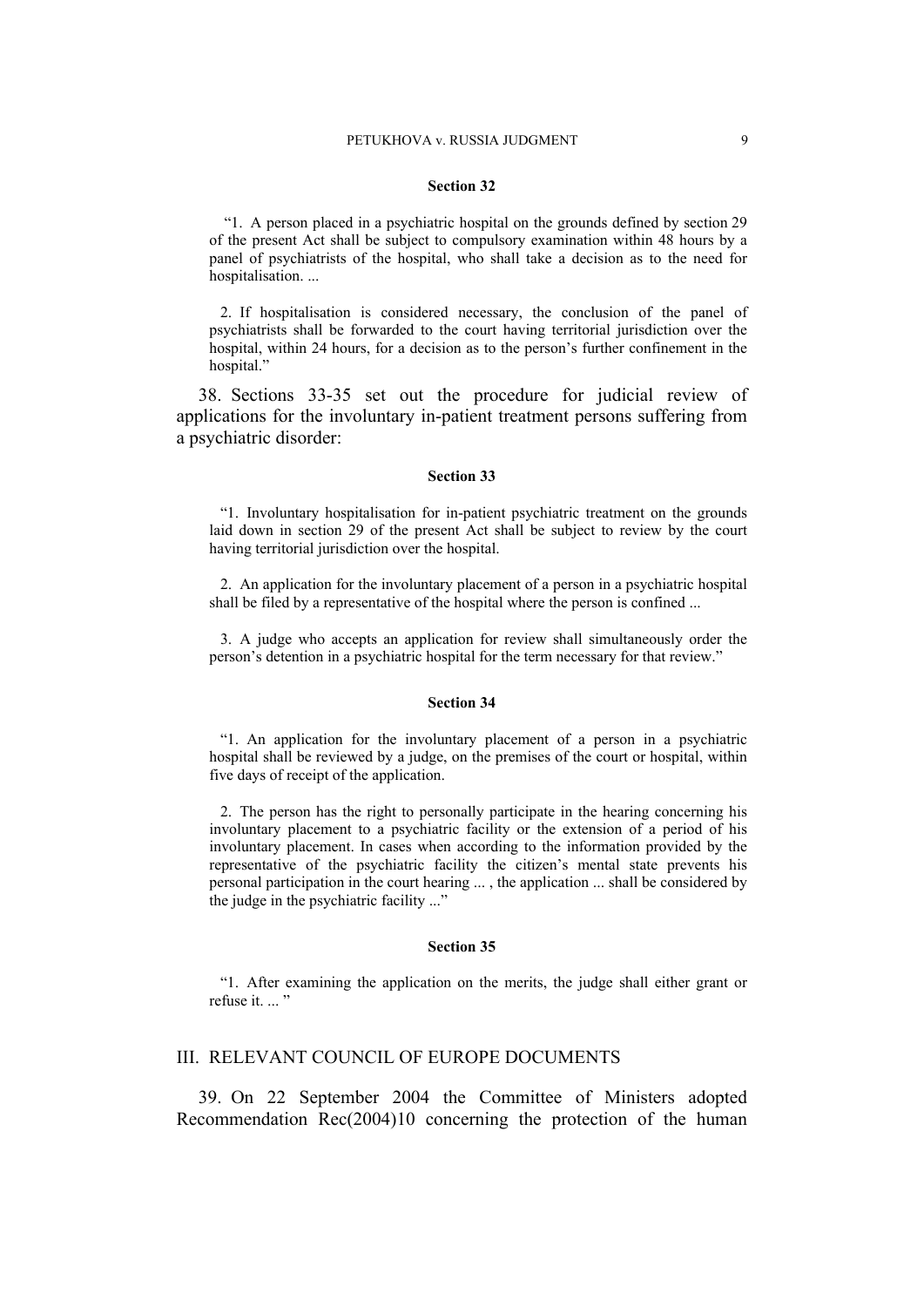rights and dignity of persons with mental disorder. In the relevant part the Recommendation provides:

#### **Article 17 – Criteria for involuntary placement**

"2. The law may provide that exceptionally a person may be subject to involuntary placement, in accordance with the provisions of this chapter, for the minimum period necessary in order to determine whether he or she has a mental disorder that represents a significant risk of serious harm to his or her health or to others if:

i. his or her behaviour is strongly suggestive of such a disorder;

ii. his or her condition appears to represent such a risk;

- iii. there is no appropriate, less restrictive means of making this determination; and
- iv. the opinion of the person concerned has been taken into consideration."

#### **Article 20 – Procedures for taking decisions on involuntary placement and/or involuntary treatment**

"1. The decision to subject a person to involuntary placement should be taken by a court or another competent body. The court or other competent body should:

i. take into account the opinion of the person concerned;

ii. act in accordance with procedures provided by law based on the principle that the person concerned should be seen and consulted ...

4. Involuntary placement, involuntary treatment, or their extension should only take place on the basis of examination by a doctor having the requisite competence and experience, and in accordance with valid and reliable professional standards."

#### **Article 22 – Right to information**

"1. Persons subject to involuntary placement or involuntary treatment should be promptly informed, verbally and in writing, of their rights and of the remedies open to  $then$   $\overline{?}$ 

2. They should be informed regularly and appropriately of the reasons for the decision and the criteria for its potential extension or termination."

## **Article 32 – Involvement of the police**

"1. In the fulfilment of their legal duties, the police should coordinate their interventions with those of medical and social services, if possible with the consent of the person concerned, if the behaviour of that person is strongly suggestive of mental disorder and represents a significant risk of harm to him or herself or to others.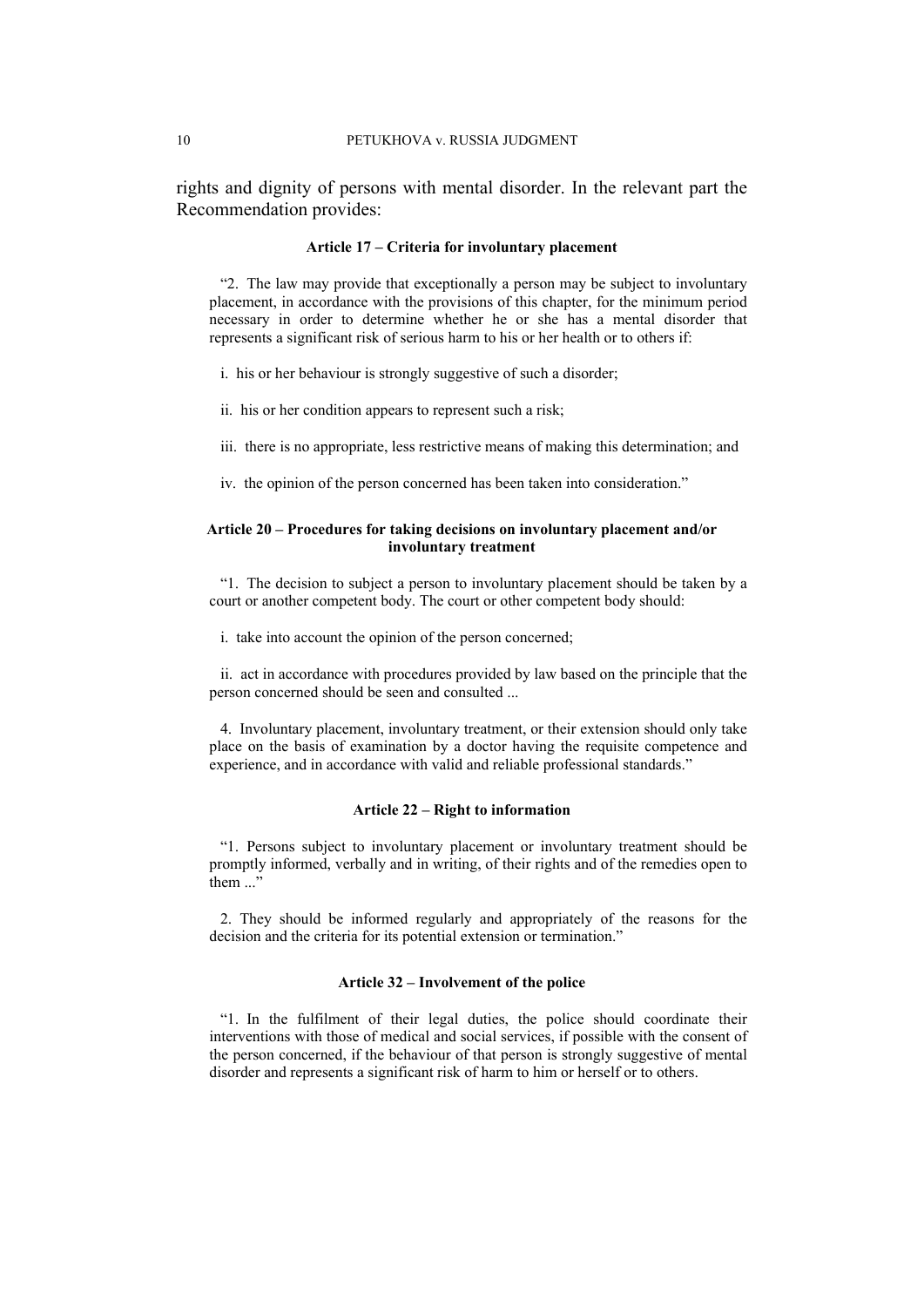2. Where other appropriate possibilities are not available the police may be required, in carrying out their duties, to assist in conveying or returning persons subject to involuntary placement to the relevant facility.

3. Members of the police should respect the dignity and human rights of persons with mental disorder. The importance of this duty should be emphasised during training."

# THE LAW

# I. ALLEGED VIOLATION OF ARTICLE 5 § 1 (b) OF THE **CONVENTION**

40. The applicant complained that on 1 December 2006 she had been unlawfully deprived of her liberty for the purposes of conducting an involuntary psychiatric examination. Her complaint raises issues under Article 5 of the Convention, which, in so far as is relevant, reads as follows:

"1. Everyone has the right to liberty and security of person. No one shall be deprived of his liberty save in the following cases and in accordance with a procedure prescribed by law:

...

(b) the lawful arrest or detention of a person for non-compliance with the lawful order of a court ..."

## **A. Admissibility**

41. The Court notes that this complaint is not manifestly ill-founded within the meaning of Article 35  $\S$  3 (a) of the Convention. It further notes that it is not inadmissible on any other grounds. It must therefore be declared admissible.

# **B. Merits**

#### *1. Submissions of the parties*

42. The applicant contended that the order of the Kuzminskiy District Court of Moscow of 18 August 2006 had been unlawful within the meaning of Article 5 § 1 of the Convention and domestic law, since the District Court had issued it in the parties' absence without properly reviewing the evidence or giving sufficient reasons for its decision. She argued that on no occasion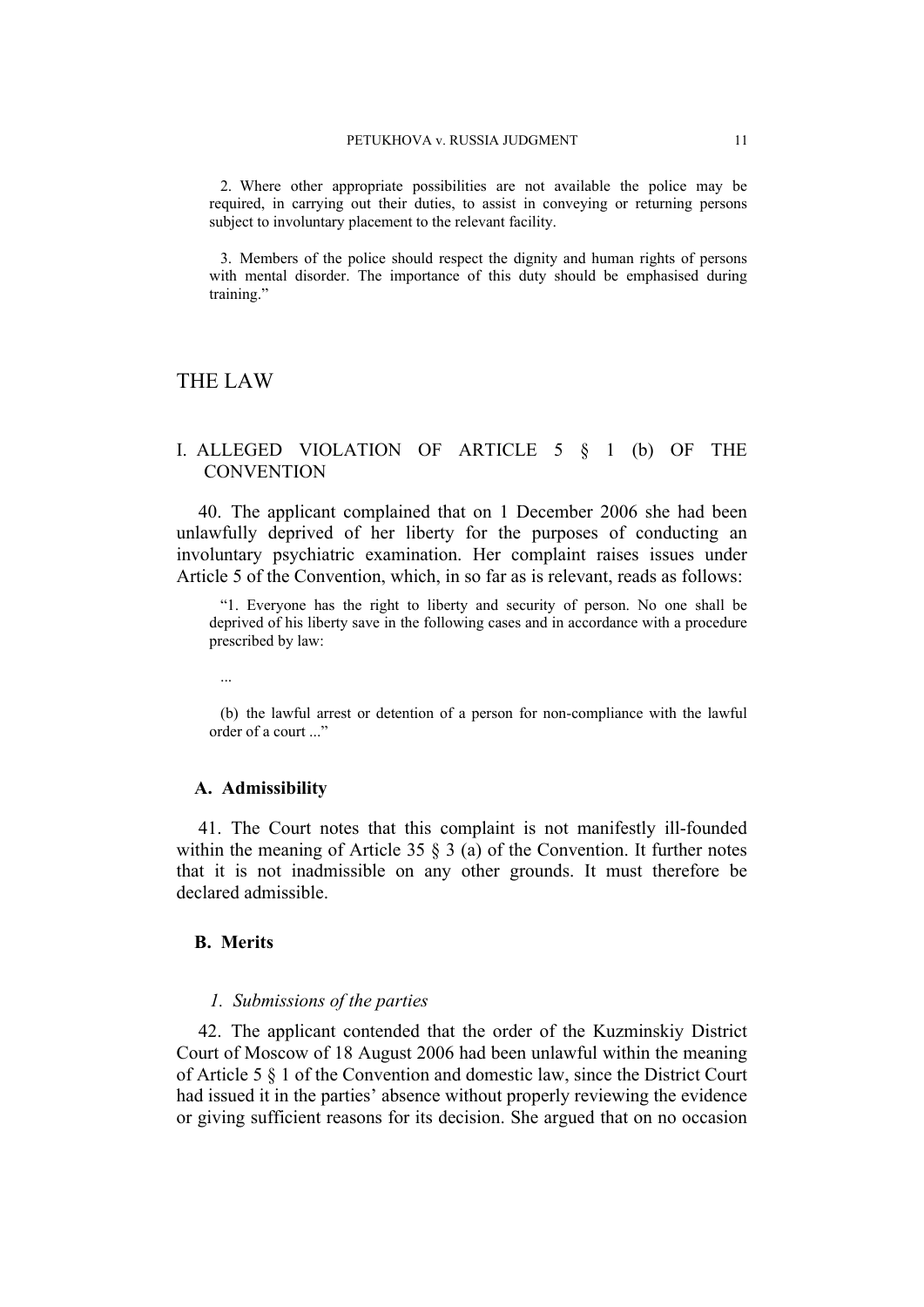had she been requested by the police or psychiatrists to undergo a voluntary psychiatric examination. Equally, she had never been notified of the court order and had had no opportunity to comply with or appeal against it before being apprehended by the police on 1 December 2006.

43. The applicant further argued that the involvement of the police in enforcing the court order had lacked sufficient legal basis and at any rate had been devoid of reasons, since she had never refused to attend a psychiatric facility in order to undergo a psychiatric examination.

44. The Government argued that the competent national authorities had not relied on the exception set out in Article 5 § 1 (e) of the Convention allowing detention of persons of unsound mind to justify the applicant's apprehension, confinement in the police station and subsequent transfer to PH-13 for psychiatric examination. No decision was made by the domestic courts as to whether the applicant suffered from a psychiatric disorder necessitating her involuntary hospitalisation.

45. The Government contended that restrictions on the applicant's right under Article 5 § 1 of the Convention had been necessary to ensure compliance with the lawful and valid order of a national court. They further argued that while Article 306 of the Code of Civil Procedure did not require parties to be present at a hearing, in the present case the District Court had duly notified the parties of the hearing but both parties chose not to attend. Lastly, they argued that involving the police in the enforcement of the court order had been lawful and foreseen by domestic law.

# *2. The Court's assessment*

46. The Court reiterates that the physical liberty of a person is a fundamental right protecting the physical security of an individual (see *McKay v. the United Kingdom* [GC], no. 543/03, § 30, ECHR 2006-X). While Article 5 § 1 of the Convention provides for a list of exceptions which might be used to restrict this right (Article 5  $\S$  1 (a) to (f)), these exceptions must be interpreted narrowly and in no circumstances may they allow arbitrary deprivation of liberty (see *Vasileva v. Denmark*, no. 52792/99, § 33, 25 September 2003).

47. In the present case the parties did not dispute that the enforcement of the court order to conduct an involuntary psychiatric examination of the applicant had involved a deprivation of liberty.

48. The Court notes that the Government's observations in the present case rely in substance on the exception provided in Article 5 § 1 (b) of the Convention permitting deprivation of liberty with a view to ensuring compliance with "the lawful order of a court". There are no reasons to disagree with the Government's position that the applicant's complaint must be considered in the light of Article 5 § 1 (b) of the Convention.

49. Despite a significant degree of resemblance between this case and cases concerning involuntary hospitalisation which have been examined by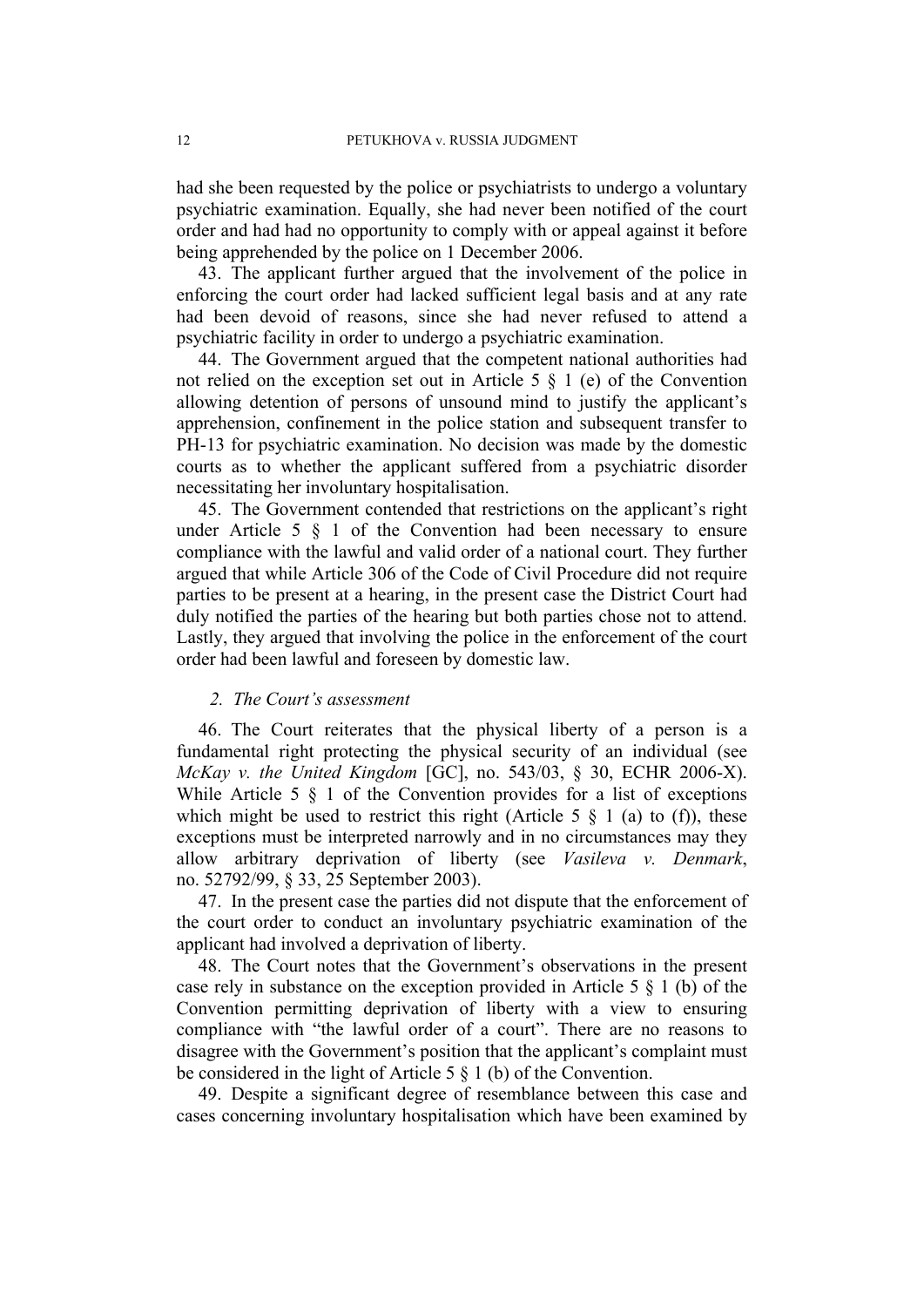the Court under Article 5  $\S$  1 (e) of the Convention, the distinction between them is clear. The purpose of the order issued by the District Court on 18 August 2006 was not to authorise detention of the applicant as a person of "unsound mind", but to ensure that she submitted herself to a psychiatric examination, which was necessary in the opinion of the competent national authorities.

50. Accordingly, the Court must examine whether, in the light of Article 5 § 1 of the Convention and the exception provided in sub-paragraph (b), the applicant was lawfully deprived of her liberty, specifically, whether the court order was lawful and whether it was enforced in a manner compliant with the above-mentioned provisions of the Convention. It is for the Court to review the lawfulness of the order issued by the District Court on 18 August 2006 and the applicant's detention on 1 December 2006 between her apprehension by police and admittance to PH-13 for involuntary hospitalisation and treatment.

51. The Court reiterates that the notion of "lawfulness" in the context of Article 5 § 1 of the Convention may have a broader meaning than in the national legislation and that it presumes a "fair and proper procedure", including the requirement "that any measure depriving a person of his liberty should issue from and be executed by an appropriate authority and should not be arbitrary" (see *Winterwerp v. the Netherlands*, 24 October 1979, § 45, Series A no. 33).

52. Section 23, subsection 1 of the Psychiatric Assistance Act of 1992 provides that a psychiatric examination is conducted in order to determine whether the examinee suffers from a psychiatric disorder and needs psychiatric assistance, and to determine the type of such assistance. Subsections 2 and 4 states that such examinations shall normally be voluntary and rely on the consent of the person to be examined, and that only in exceptional circumstances (*inter alia*, substantial aggravation of a mental disorder in absence of psychiatric assistance) they may be conducted without consent. The refusal to undergo an examination must be recorded by a psychiatrist submitting an application for involuntary examination (section 25, subsection 4 of the Act). In the light of the rulings of the Constitutional Court (see paragraph [31](#page-8-0) above) the lack of consent must be supported by evidence, which must subsequently be reviewed by the court.

53. In the present case the applicant argued that she had never refused to undergo a psychiatric examination and therefore the District Court had had no grounds to order an involuntary examination. The Government maintained that the court order of 18 August 2006 had been in compliance with the requirements of the domestic law.

54. The Court notes that the refusal of the applicant to undergo a psychiatric examination was only mentioned in the application for an involuntary examination submitted by the psychiatrist Ms K. and was substantiated by reference to a conversation with a police officer on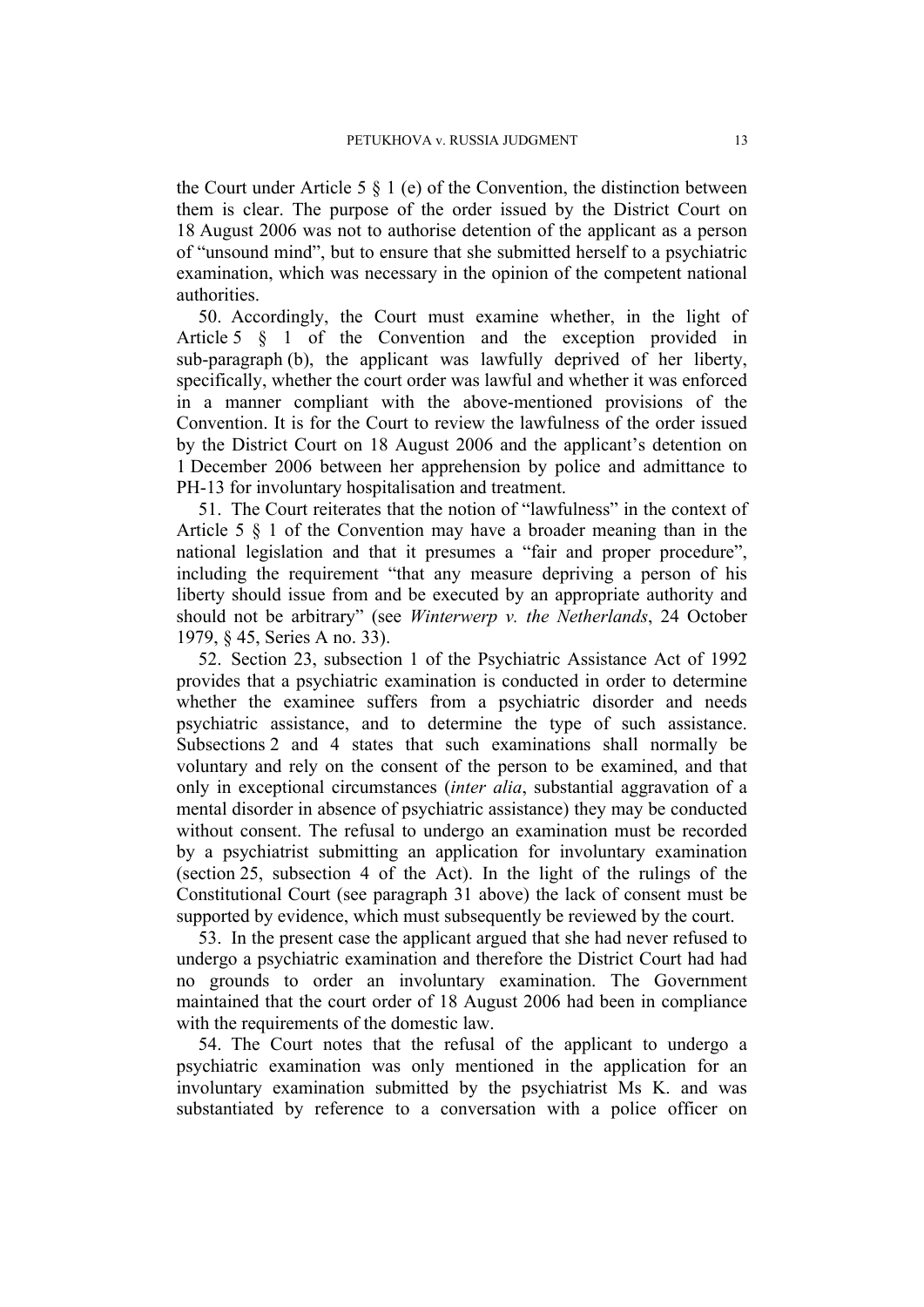20 January 2006 (see paragraph 10 above). No supporting report or witness statement was attached to the application.

55. Nevertheless, on 18 August 2006 the District Court issued the order authorising the involuntary psychiatric examination of the applicant. Neither the reasoning of the District Court (see paragraph [13](#page-4-0) above) nor the court transcripts referred to whether or not the applicant had consented to the procedure or gave any indication that the domestic court had considered that issue.

56. The Court notes that the application for examination was received by the court on 27 July 2006 and the hearing took place twenty-two days later, while section 25 sub-section 5 of the Psychiatric Assistance Act 1992 the decision had to be taken within three days (see paragraph 9 above).

57. The Court observes that a judge considering an application for an involuntary psychiatric examination did not deem it necessary to verify whether the applicant had indeed objected to the examination seven months before the hearing was held or whether she had changed her mind within the seven months between her alleged conversation with a police officer and the court hearing. Even if the District Court may be presumed to have taken notice of the lack of consent on the part of the applicant in January 2006 despite avoiding its acknowledgment in writing, did not act in compliance with the domestic law as interpreted by the Constitutional Court, since no corroborating evidence was produced by the psychiatrist, who herself relied on the evidence obtained seven months before her report was drafted. In the light of such negligence on the part of the District Court, its order of 18 August 2006 was unlawful.

58. Turning to the manner in which the above-mentioned order was enforced by the police and healthcare authorities, the Court is mindful that Article 5 § 1 (b) of the Convention semantically presumes that before a person may be deprived of liberty for "non-compliance" with a "lawful order of a court" that person must have had an opportunity to comply with such an order and have failed to do so (see *Beiere v. Latvia*, no. 30954/05, § 49, 29 November 2011). At the very least an individual may be considered to have had an opportunity to comply with an order when he was duly informed of it and either implicitly or explicitly refused to follow it (see *Beiere v. Latvia*, cited above, §§ 49-50 with further references).

59. The Court finds it necessary to highlight that a refusal of a person to undergo certain measures or to follow a certain procedure prior to being ordered to do so by a competent court has no presumptive value in decisions concerning compliance with such a court order. While the person might have refused to undergo certain measures suggested by the authorities (a healthcare institution and the police in the present case) prior to such measures being ordered by a court, this does not necessarily imply refusal of the person to comply with authoritative judicial decisions.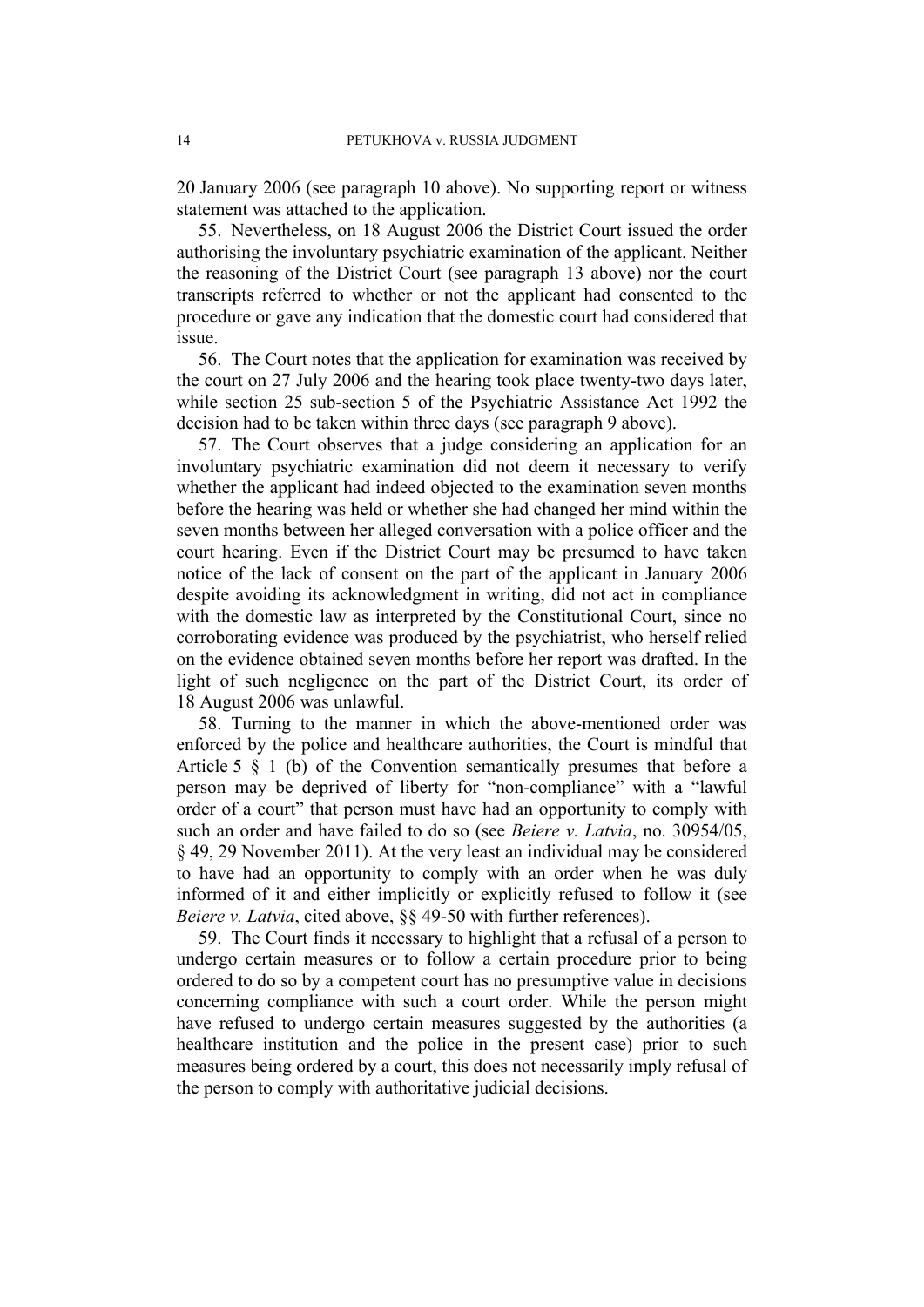60. In the circumstances of the present case the Court observes that there is no evidence that the applicant was either informed of the order of the District Court of 18 August 2006 to undergo a psychiatric examination, or given an opportunity to comply with it.

61. Three months after the order was issued the applicant was unexpectedly taken by the police from her apartment to the police station (see paragraph 16 above). While the applicant did not resist her apprehension by the police she was detained in the station for four hours without any clear reason. The Court does not doubt that the police under section 10 subsection 22 of the Police Act 1991 had the right and duty to be involved in enforcement of the court order. However, nothing in the case materials clarifies why the applicant was taken to police station and detained there instead of being taken directly to a psychiatric facility for examination.

62. Neither of the parties gave reasons in their submissions to suggest that the applicant had been aware of the court order, had refused (implicitly or explicitly) to comply with it, and that the four-hour detention in the police station was necessary for the enforcement of the order.

63. The foregoing findings are sufficient to enable the Court to conclude that the applicant's detention on 1 December 2006 between her apprehension by police and admittance to the PH-13 for involuntary hospitalisation and treatment was unlawful and did not comply with the requirements of Article 5 § 1 (b) of the Convention.

64. There has accordingly been a violation of Article 5 § 1 of the **Convention** 

# II. ALLEGED VIOLATION OF ARTICLE 5 § 1 (e) OF THE **CONVENTION**

65. The applicant also complained that between 1 and 4 December 2006 she had been unlawfully hospitalised to a psychiatric hospital against her will. Her complaint raises issues under Article 5 of the Convention, which, in so far as is relevant, reads as follows:

"1. Everyone has the right to liberty and security of person. No one shall be deprived of his liberty save in the following cases and in accordance with a procedure prescribed by law:

...

(e) the lawful detention ... of persons of unsound mind ..."

66. The applicant contended that her placement to a psychiatric facility between 1 and 4 December 2006 was unreasonable, since there was no convincing evidence of a severe mental disorder, and unlawful, since it was not authorised according to the procedure prescribed by law.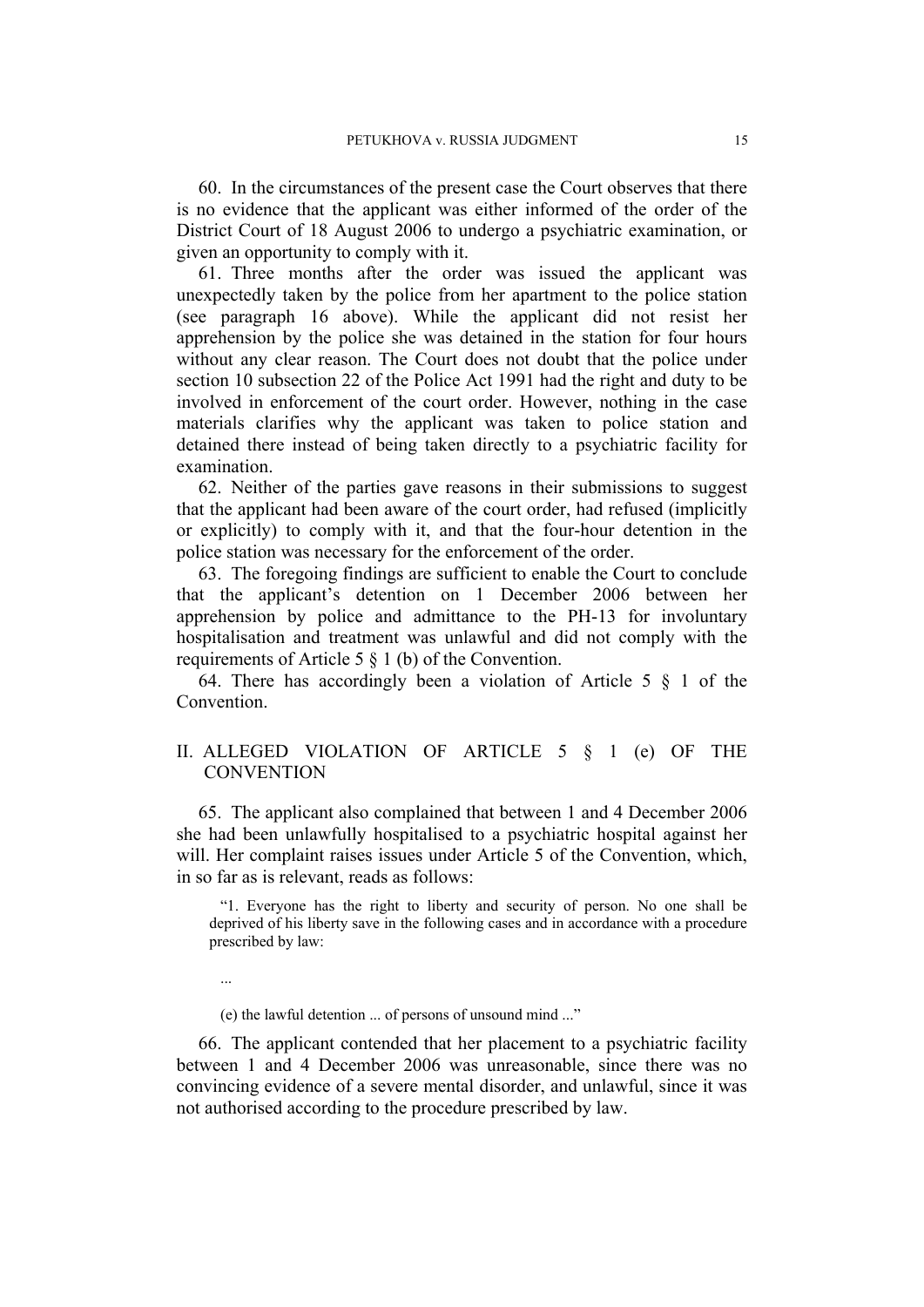67. The Government argued that the applicant's complaint is manifestly ill-founded, since the national authorities applying for involuntary hospitalisation of the applicant relied on the medical evidence and followed the procedure prescribed by law.

68. The Court notes that the applicant was involuntary hospitalised to the PH-13 between 1 and 4 December 2006. On the day of the applicant's discharge from the hospital the deputy head physician of PH-13 requested the Lyubinskiy District Court of Moscow to discontinue the proceedings concerning the applicant's involuntary hospitalisation. The request was granted and the proceedings discontinued on 6 December 2006. The Court further notes that the applicant did not pursue any other proceedings in this regard and that the Government did not claim that the applicant failed to exhaust the domestic remedies.

69. Consequently, in line with the well-established practice of the Court the applicant should have complained of a violation of her rights under Article 5 of the Convention by involuntary placement to a psychiatric hospital within six months from 6 December 2006 when the Lyubinskiy District Court of Moscow discontinued the proceedings on the matter. The applicant submitted her complaint to the Court on 18 June 2007. The Court finds that the complaint under Article 5 of the Convention regarding the deprivation of the applicant's liberty between 1 and 4 December 2006 was lodged outside of six-month time-limit and must be rejected in accordance with Article 35  $\S$  1 of the Convention.

# III. OTHER ALLEGED VIOLATIONS OF THE CONVENTION

70. The applicant also lodged complaints under Articles 6 and 8 of the Convention regarding her involuntary psychiatric examination. However, in the light of all the material in its possession, and in so far as the matters complained of are within its competence, the Court finds that these complaints are manifestly ill-founded and must be rejected in accordance with Article 35 § 3 (a) of the Convention.

# IV. APPLICATION OF ARTICLE 41 OF THE CONVENTION

## 71. Article 41 of the Convention provides:

"If the Court finds that there has been a violation of the Convention or the Protocols thereto, and if the internal law of the High Contracting Party concerned allows only partial reparation to be made, the Court shall, if necessary, afford just satisfaction to the injured party."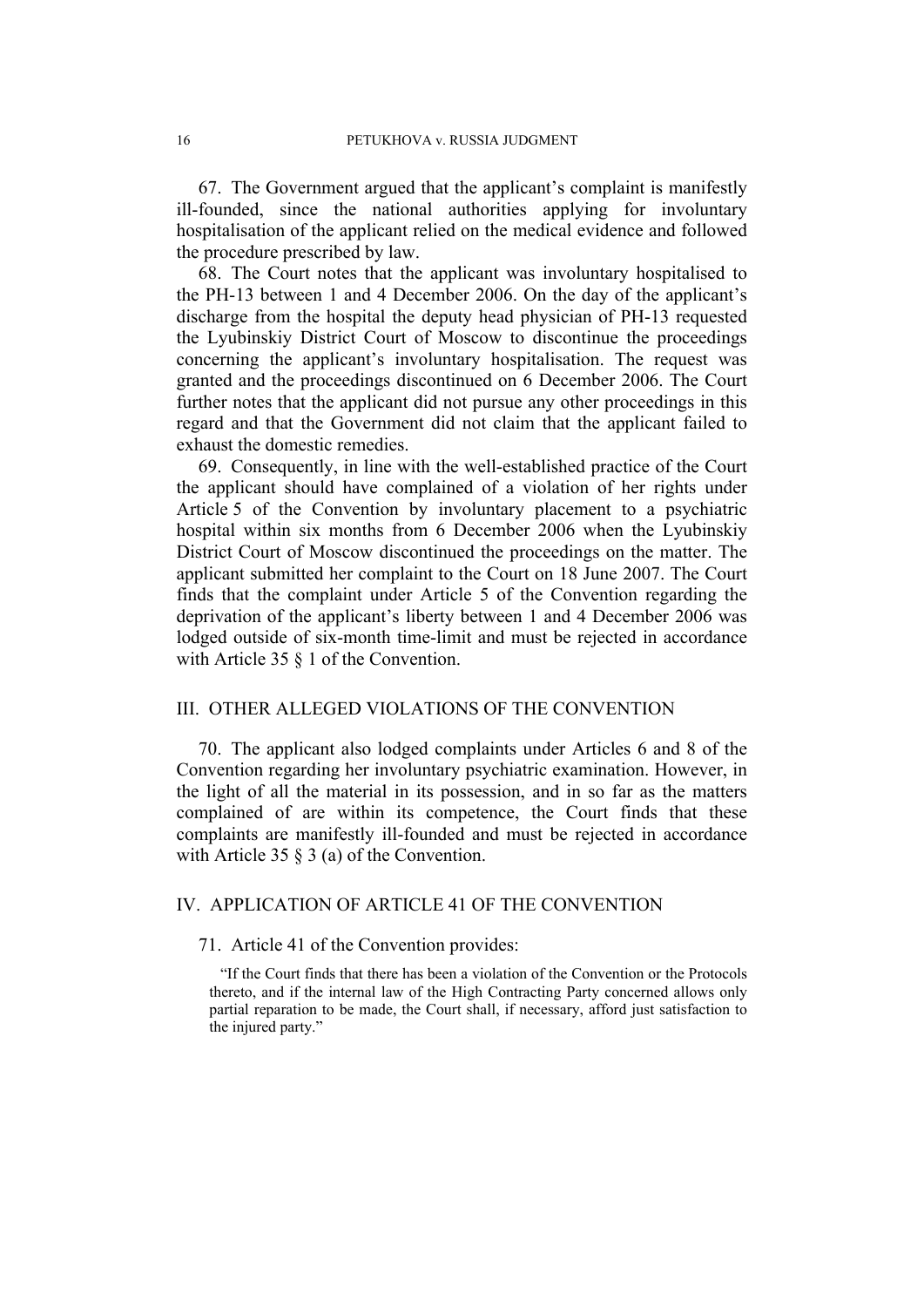## **A. Damage**

72. The applicant claimed 100,000 euros (EUR) in respect of non-pecuniary damage.

73. The Government considered the claim excessive and unreasonable.

74. Having regard to the circumstances of the present case and acting on an equitable basis, the Court awards the applicant EUR 3,000 in respect of non-pecuniary damage plus any tax that may be chargeable.

## **B. Costs and expenses**

75. The applicant also claimed EUR 5,000 for the costs and expenses incurred before the Court.

76. The Government argued that the applicant failed to properly substantiate that the expenses were actually and necessarily incurred.

77. Having regard to the Court's case-law on the matter and all the documents in its possession, the Court considers it reasonable to award to the applicant the sum of EUR 850 for the proceedings before the Court, plus any tax that may be chargeable to her on that amount.

# **C. Default interest**

78. The Court considers it appropriate that the default interest rate should be based on the marginal lending rate of the European Central Bank, to which should be added three percentage points.

# FOR THESE REASONS, THE COURT UNANIMOUSLY

- 1. *Declares* the complaint under Article 5 § 1 of the Convention concerning unlawful deprivation of liberty for the purposes of conducting an involuntary psychiatric examination admissible and the remainder of the application inadmissible;
- 2. *Holds* that there has been a violation of Article 5 § 1 (b) of the Convention;
- 3. *Holds*

(a) that the respondent State is to pay the applicant, within three months from the date on which the judgment becomes final in accordance with Article 44 § 2 of the Convention, the following amounts, to be converted into Russian roubles at the rate applicable at the date of settlement: